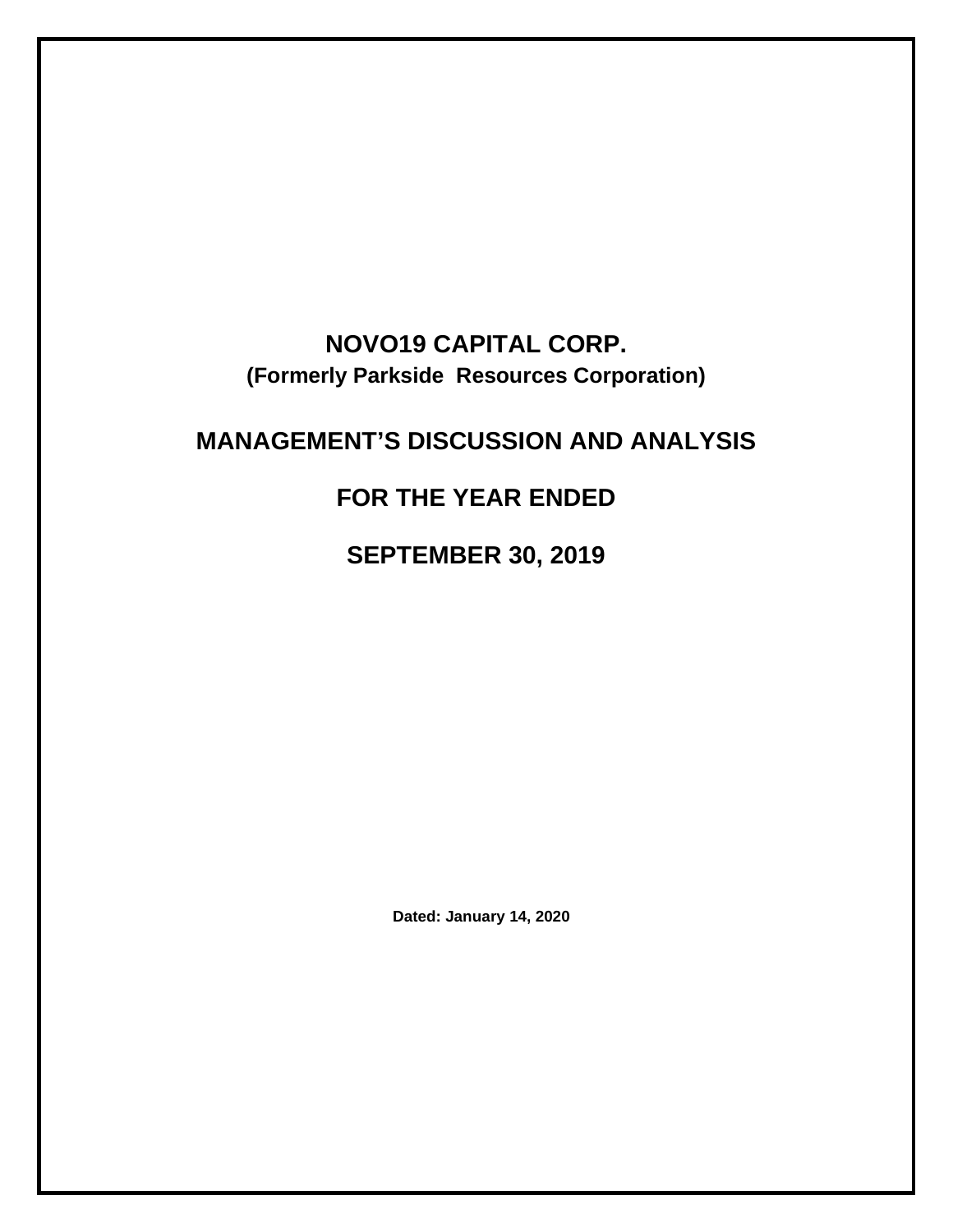## **Introduction**

The following management's discussion and analysis ("MD&A") of the financial condition and results of the operations of Novo19 Capital Corp. (formerly Parkside Resources Corporation) ("Novo19 " or the "Company") constitutes management's review of the factors that affected the Company's financial and operating performance for the years ended September 30, 2019 and 2018. This MD&A was written to comply with the requirements of National Instrument 51-102 – Continuous Disclosure Obligations. This discussion should be read in conjunction with the audited annual financial statements of the Company for the years ended September 30, 2019 and 2018, together with the notes thereto. Results are reported in Canadian dollars, unless otherwise noted. The Company's financial statements and the financial information contained in this MD&A are prepared in accordance with International Financial Reporting Standards ("IFRS") as issued by the International Accounting Standards Board ("IASB") and interpretations of the IFRS Interpretations Committee ("IFRIC").

For the purposes of preparing this MD&A, management, in conjunction with the Board of Directors, considers the materiality of information. Information is considered material if: (i) such information results in, or would reasonably be expected to result in, a significant change in the market price or value of Novo19 common shares; (ii) there is a substantial likelihood that a reasonable investor would consider it important in making an investment decision; or (iii) it would significantly alter the total mix of information available to investors. Management, in conjunction with the Board of Directors, evaluates materiality with reference to all relevant circumstances, including potential market sensitivity.

Further information about the Company and its operations can be obtained from the offices of the Company or from **[www.sedar.com](http://www.sedar.com/)**.

## **Description of Business**

#### **General**

The Company was incorporated on November 21, 2005 by Certificate of Incorporation and Notice of Articles pursuant to the provisions of the Business Corporations Act of the Province of British Columbia.

The registered and records office of the Company is located at 77 King Street West, TD Tower, Suite 700, Toronto, Ontario, M5K 1G8.

The Company has no subsidiaries or affiliates.

In the year ahead management will continue its search for an attractive acquisition target or merger in order to fulfill the goal of re-listing the company's shares on an appropriate exchange. While all sectors or industries are under consideration management has been looking at opportunities in the areas of e-sports, healthcare, technology and mining.

### **History**

In March 2011 the Company entered into an option agreement to acquire a 60% interest in the Forester Lake Gold Property from Benton Resources Corp. ("BTC") based on making the following:

- a) cash payments to BTC totaling \$50,000:
	- i) \$15,000 on closing of the option agreement (paid March 2011);
	- ii) \$15,000 on the first anniversary of the option agreement (paid March 2012), and;
	- iii) \$20,000 on the second anniversary of the option agreement (paid June 2013).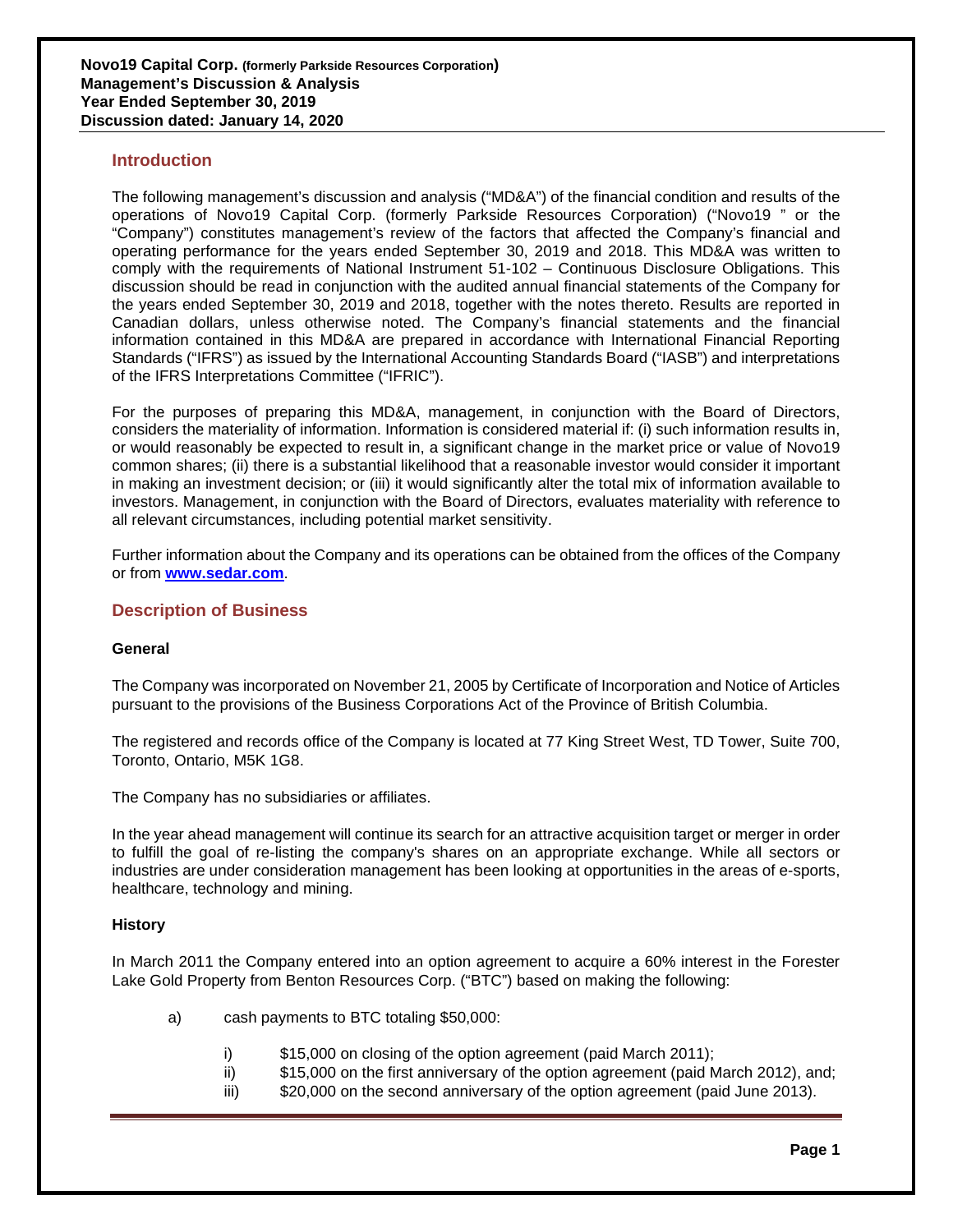- b) expending a minimum of \$300,000 in exploration expenditures on the property over three (3) years, with a minimum of \$100,000 in each twelve (12) month period following the option agreement.
- c) issuing a total of 1,000,000 common shares to BTC (issued in April 2011).

On June 20, 2013 the Company provided notice to BTC that it has fulfilled its obligations regarding the Forester Lake Gold Property and exercised the initial option to acquire an initial 60% interest in the property under the option and joint venture agreement dated March 7, 2011.

The Forester Lake Gold Property is located approximately 100km north of Pickle Lake, Ontario and roughly 35km southeast of Goldcorp's Musselwhite Gold Mine. It is positioned at the southeast extent of the North Caribou Greenstone Belt. According to BTC's website, this ground was acquired due to its location and geophysical similarities to the Musselwhite Gold mine. In addition, historic drilling intersected gold mineralization grading up to 16.2 g/t over 0.5m, 12.3 g/t over 1.5m and 13 g/t over 0.9m. In 2013 the Company completed a nine hole 1,200 metre drill program. All nine holes intersected anomalous gold mineralization with the most significant intervals being 4.49 grams per tonne (gpt) of Au (gpt Au) over 5.07 metres, including 7.67 gpt Au over 2.85 metres, and 24.93 gpt Au over 0.60 metres in Hole #8 (FOR-13-8) in "Area 1" of the drill program. The results received for this drill program on the Forester Lake Gold Property revealed the highest grade interval being 24.93 gpt Au over 0.60 metres and the widest interval being 5.07 metres grading 4.49 gpt Au. The value of the Property was subsequently written down to its nominal carrying value of \$1, a decision made by management at the time based on the requirement for additional capital to advance the property, and the Company`s inability at that time to raise any such capital.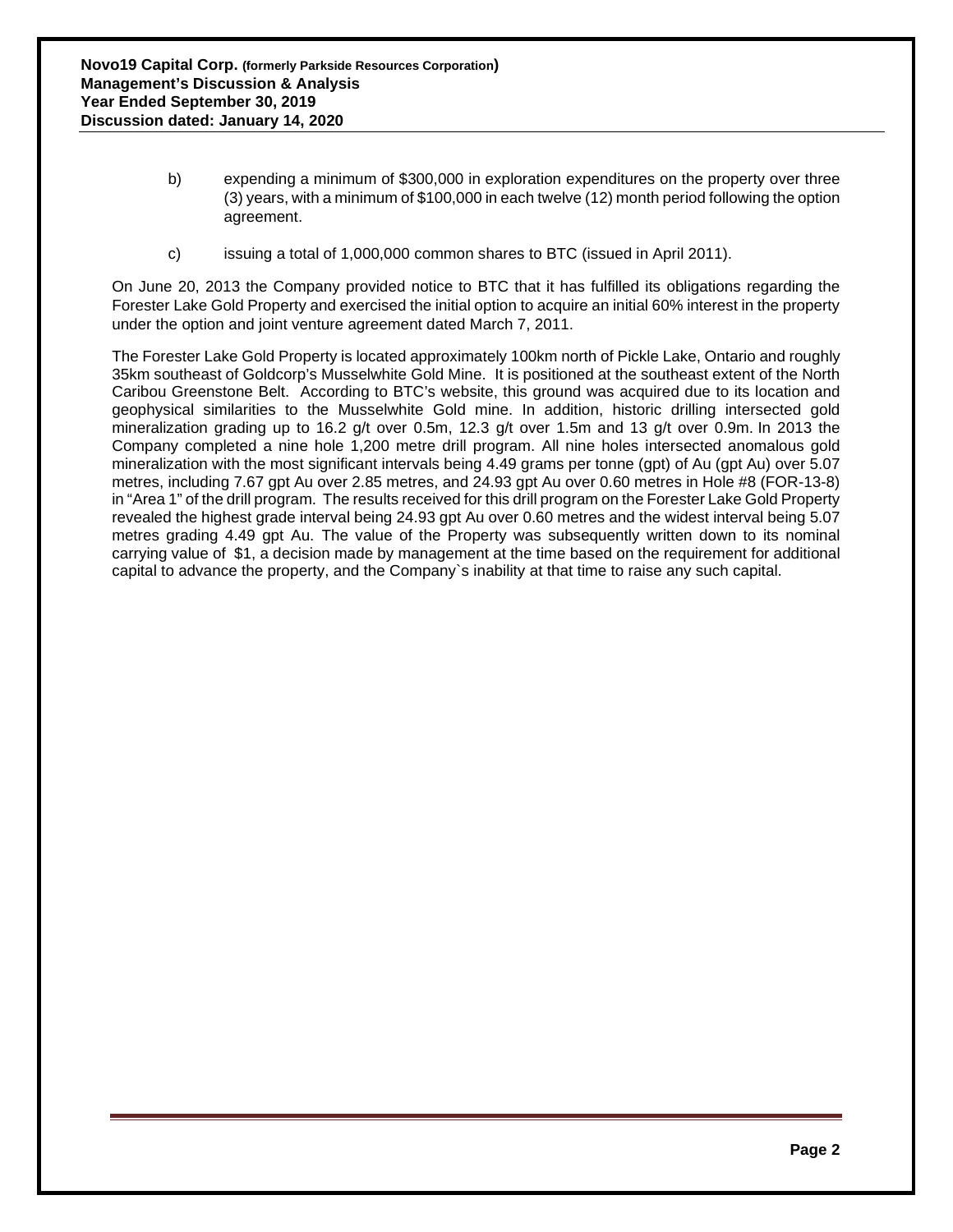## **Overall Performance**

## **Corporate Events undertaken during the fiscal year ending September 30, 2019**

- 1. The Company completed a private placement financing for gross proceeds of \$60,000 cash through the issuance of 12,000,000 common shares at \$0.005 per share.
- 2. The Company also issued 86,160,600 common shares at price of \$0.005 per share for debt settlement totaling \$430,803 consisting of \$15,255 in promissory notes and \$415,548 in accounts payable.
- 3. In May 2019 the Company held its annual general and special meeting of shareholders at which time the shareholders approved the change of the Company's name from Parkside Resources Corporation to Novo19 Capital Corp. and a consolidation of the Company's issued and outstanding common shares on the basis of 1 post-consolidation common share for every 10 pre-consolidation common shares.
- 4. In July 2019 the cease trade order against the Company was lifted by the BCSC.

### **Corporate Financings undertaken during the fiscal year ending September 30, 2018**

- 1. During the fiscal year ended September 30, 2018 the Company entered into an agreement with an arm's length financing group ("**Financing Group**") to re-capitalize the Company.
- 2. In July and September 2018 the Financing Group entered into Debt Assignment and Assumption Agreements with creditors and acquired a total of \$415,548 in debt.
- 3. The Financing Group provided a loan to the Company in the amount of \$15,255.00 in order to complete the 2015, 2016 and 2017 year end audits.

### **OVERALL PERFORMANCE**

#### **Selected Annual Information: (Canadian \$)**

| Year ended September 30,                             |   | 2019     | 2018    | 2017    |
|------------------------------------------------------|---|----------|---------|---------|
| Revenue                                              | Φ |          | \$      | \$      |
| Net income (loss) and comprehensive income<br>(loss) |   | (82,910) | 115,369 | (4,502) |
| Net income (loss) per share $-$ basic and<br>diluted |   | (0.010)  | 0.037   | (0.000) |
| <b>Total Assets</b>                                  |   | 17,001   | 3,687   |         |

For the year ended September 30, 2019, the Company had a net loss of \$82,910 (2018: \$115,369 income) and net loss per share of \$0.010 (2018: \$0.037 income).

As at September 30, 2019, the Company had total assets of \$17,001 and a net deficit position of \$3,517,261. This compares with assets of \$3,687 and a net deficit position of \$3,434,351 at September 30, 2018. At September 30, 2019, the Company had \$67,179 of liabilities and no long-term debt (2018 – \$461,758 of liabilities and no long-term debt). During the period ended September 30, 2019, the Company spent \$Nil on exploration and evaluation expenditures (2018 – \$Nil).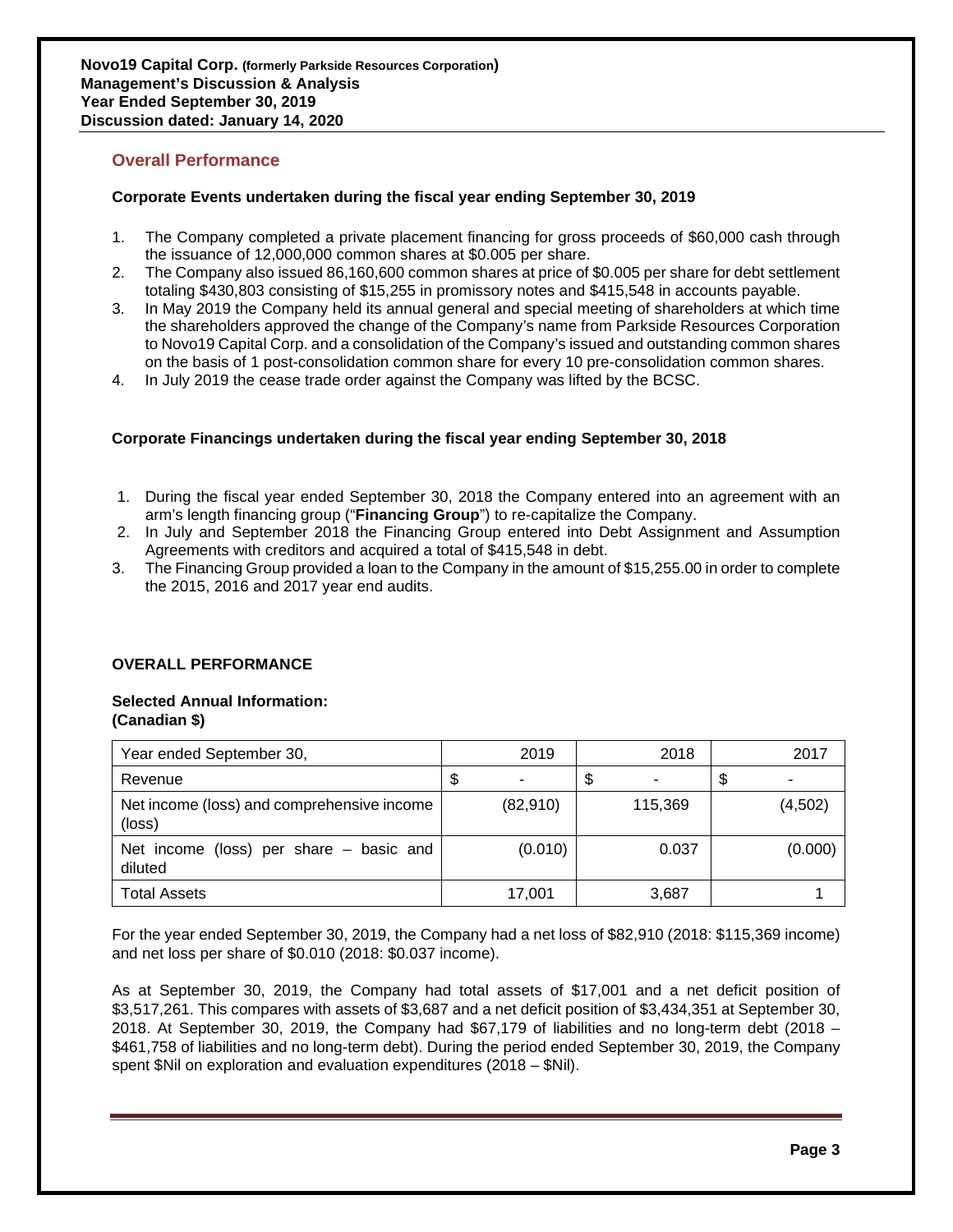At September 30, 2019, the Company had a working capital deficit of \$50,179, compared to a working capital deficit of \$458,072 at September 30, 2018, an decrease in the working capital deficit of \$407,893. The Company had HST receivable of \$10,757 at September 30, 2019 compared to \$3,686 at September 30, 2018, an increase of \$7,071 to the current asset account. The Company also has cash of \$6,243 (2018 - \$nil) as at September 30, 2019.

## **Selected Quarterly Information: (Canadian \$)**

| Quarter ended                                         | Sept 30, 2019 | June 30, 2019 | March 31, 2019 | Dec. 31, 2018 |
|-------------------------------------------------------|---------------|---------------|----------------|---------------|
| Revenue                                               | \$-           | \$-           | \$-            | \$-           |
| Net loss and<br>comprehensive loss                    | (13, 309)     | (61,070)      | (5,031)        | (3,500)       |
| Net income loss per<br>share $-$ basic and<br>diluted |               | (.01          | -              |               |
| <b>Total Assets</b>                                   | 17,001        | 18,189        | 39,387         | 3,687         |

**Note: The Company did not file quarterly financial statements for the year ended 2018 as it was inactive.**

For the fourth quarter the Company incurred a loss of \$13,309 or \$nil per share. The largest expense in the quarter was professional fees of \$13,460. There was little other activity in the quarter.

## **Mineral Exploration Properties**

The Company's exploration activities are at an early stage, and it has not yet been determined whether its properties contain an economic mineral reserve. There are no known deposits of minerals on the Company's mineral exploration property and any activities of the Company thereon will constitute exploratory searches for minerals. See "Risk Factors" below.

### **Forester Lake Gold Property**

All exploration activities on the Forester Lake gold property have been postponed due to adverse market conditions and the financial position of the Company. Future exploration activity will be dependent upon successfully raising exploration and working capital on an ongoing basis.

## **Environmental Liabilities**

The Company is not aware of any environmental liabilities or obligations associated with its mining interests. The Company is conducting its operations in a manner that is consistent with governing environmental legislation in all material respects.

## **Off-Balance-Sheet Arrangements**

As of the date of this filing, the Company does not have any off-balance-sheet arrangements that have, or are reasonably likely to have, a current or future effect on the financial performance or financial condition of the Company, including, and without limitation, such considerations as liquidity and capital resources.

## **Proposed Transactions**

The Company has no proposed transactions of a material nature being considered by the Company.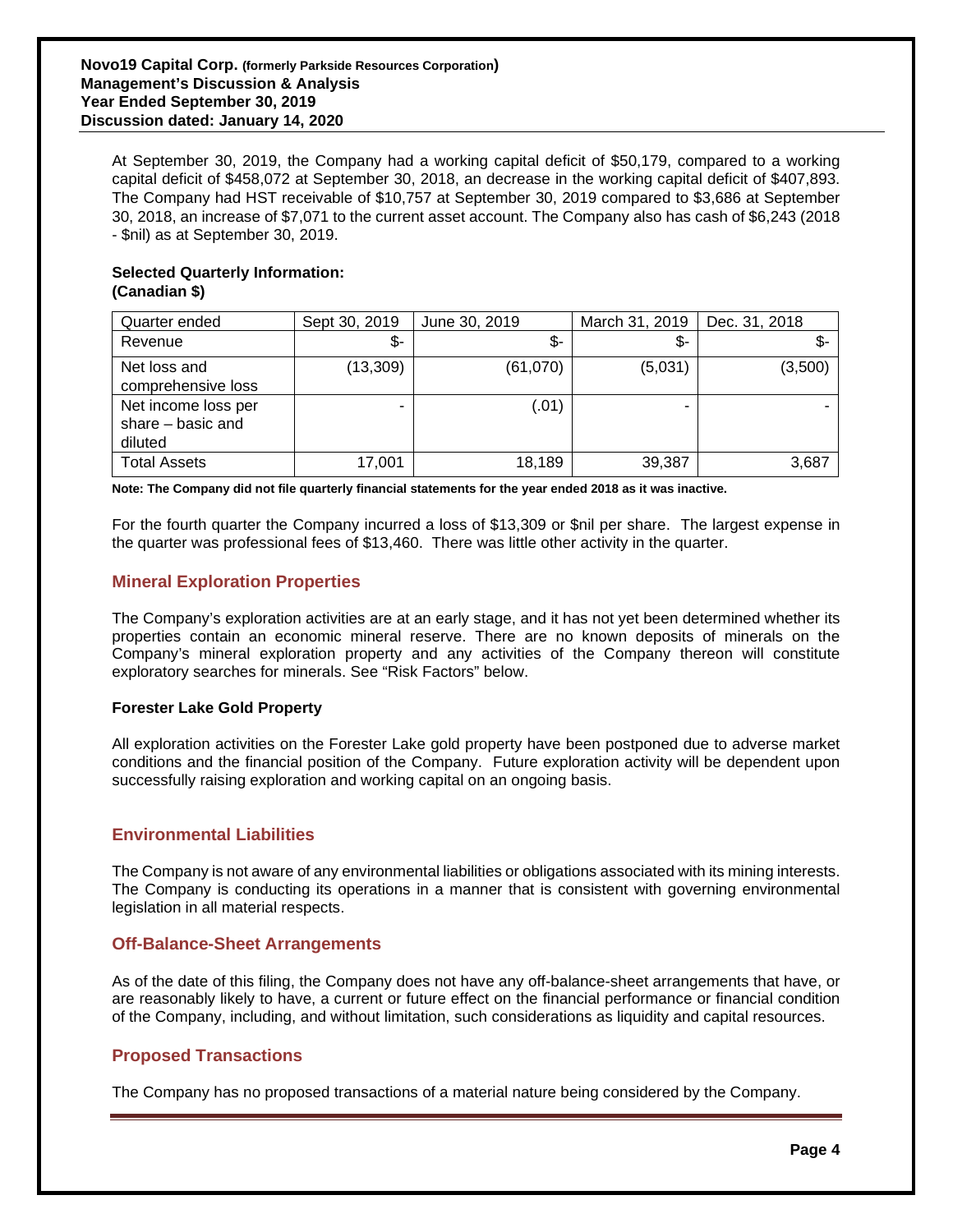## **Disclosure of Internal Controls**

Management has established processes to provide them with sufficient knowledge to support representations that they have exercised reasonable diligence to ensure that (i) the audited financial statements do not contain any untrue statement of material fact or omit to state a material fact required to be stated or that is necessary to make a statement not misleading in light of the circumstances under which it is made, as of the date of and for the periods presented by the audited financial statements; and (ii) the audited financial statements fairly present in all material respects the financial condition, financial performance and cash flows of the Company, as of the date of and for the periods presented.

In contrast to the certificate required for non-venture issuers under National Instrument 52-109 Certification of Disclosure in Issuers' Annual and Interim Filings ("NI 52-109"), the Venture Issuer Basic Certificate filed by the Company does not include representations relating to the establishment and maintenance of disclosure controls and procedures ("DC&P") and internal control over financial reporting ("ICFR"), as defined in NI 52-109. In particular, the certifying officers filing such certificate are not making any representations relating to the establishment and maintenance of:

i) controls and other procedures designed to provide reasonable assurance that information required to be disclosed by the issuer in its annual filings, interim filings or other reports filed or submitted under securities legislation is recorded, processed, summarized and reported within the time periods specified in securities legislation; and

ii) a process to provide reasonable assurance regarding the reliability of financial reporting and the preparation of financial statements for external purposes in accordance with the issuer's generally accepted accounting principles (IFRS).

The Company's certifying officers are responsible for ensuring that processes are in place to provide them with sufficient knowledge to support the representations they are making in such certificate. Investors should be aware that inherent limitations on the ability of certifying officers of a venture issuer to design and implement on a cost effective basis DC&P and ICFR as defined in NI 52-109 may result in additional risks to the quality, reliability, transparency and timeliness of interim and annual filings and other reports provided under securities legislation.

## **Management of Capital**

The Company manages its capital with the following objectives:

- to ensure sufficient financial flexibility to achieve the ongoing business objectives including funding of future growth opportunities, and pursuit of accretive acquisitions; and
- to maximize shareholder return.

The Company monitors its capital structure and makes adjustments according to market conditions in an effort to meet its objectives given the current outlook of the business and industry in general. The Company may manage its capital structure by issuing new shares, repurchasing outstanding shares, adjusting capital spending, or disposing of assets. The capital structure is reviewed by management and the Board of Directors on an ongoing basis.

The Company considers its capital to be equity, comprising share capital, warrants, other reserves and deficit, which at September 30, 2019, totaled (\$50,178) (September 30, 2018 – (\$458,071)).

The Company manages capital through its financial and operational forecasting processes. The Company reviews its working capital and forecasts its future cash flows based on operating expenditures, and other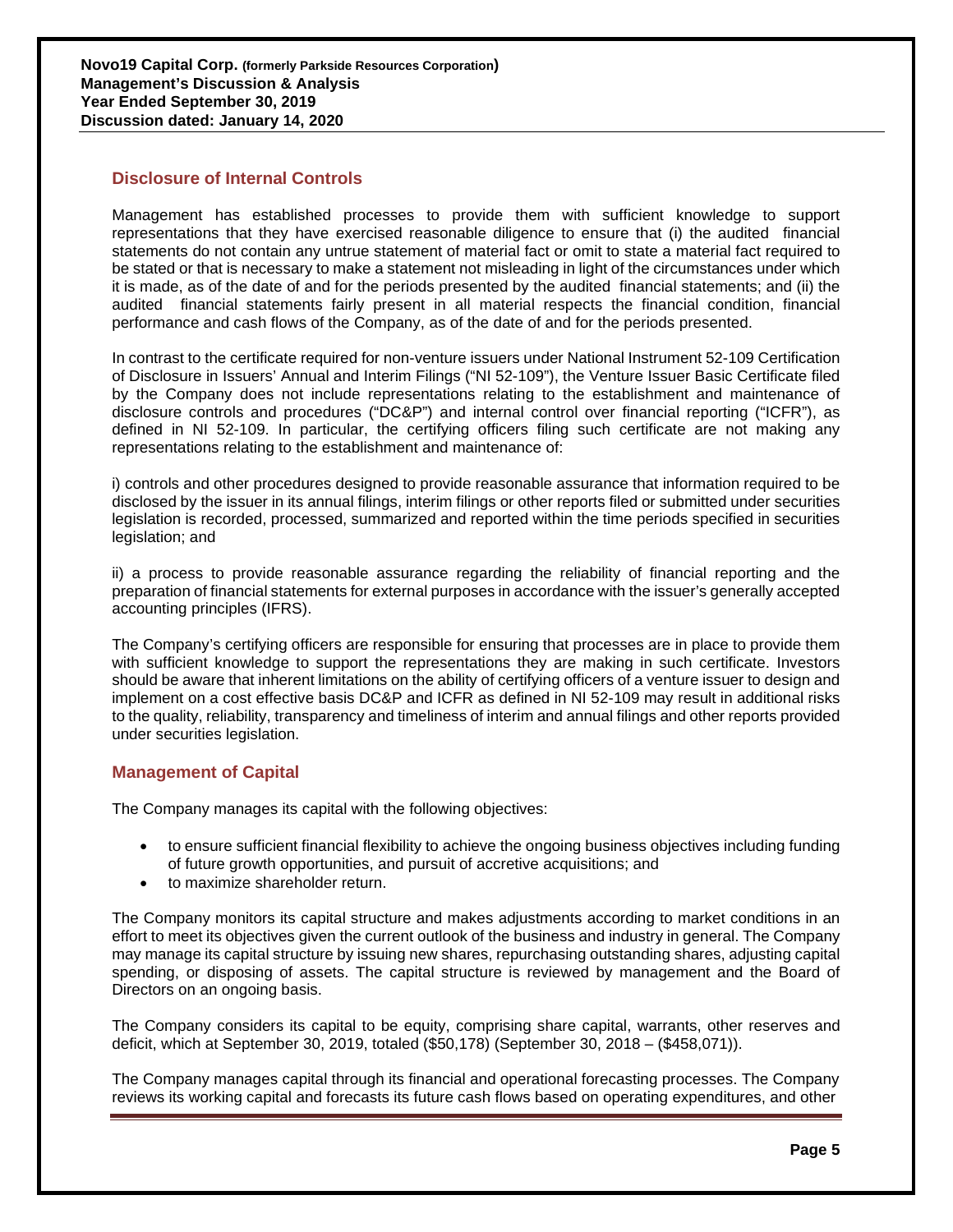investing and financing activities. The forecast is updated based on activities related to its mineral properties. Selected information is provided to the Board of Directors. The Company's capital management objectives, policies and processes have remained unchanged during the period ended September 30, 2019. The Company is not subject to any external capital requirements.

## **Discussion of Operations**

## **Results of Operations for the Fiscal Year Ended September 30, 2019 Compared to the Fiscal Year Ended September 30, 2018.**

### **Net Income**

The Company had net loss of \$82,910 for the year ended September 30, 2019 (2018: Income of \$115,369). The significant expense amounts were: Write off of stale dated and forgiven debt in the amount of \$nil (2018: \$131,142); Professional Fees of \$ 61,370 (2018: \$14,992), and Office and general expenses of \$1,832 (2018: \$781).

With regards to the particular expenses listed above: The Professional Fees figure of \$61,370 represents the legal and audit costs incurred in 2019 related to reactivating the Company.

The Company did not earn any revenues during the year.

## **Liquidity and Capital Resources**

The activities of the Company, principally the acquisition and exploration of properties prospective for minerals, are financed through the completion of equity transactions such as equity offerings and the exercise of stock options and warrants. There is no assurance that future equity capital will be available to the Company in the amounts or at the times desired by the Company or on terms that are acceptable to it, if at all. See "Risk Factors" below.

The Company has no operating revenues and therefore must utilize its current cash reserves, funds obtained from the exercise of warrants and stock options and other financing transactions to maintain its capacity to meet ongoing operating activities. As of September 30, 2019, the Company had 12,905,335 post consolidation common shares issued and outstanding, no warrants or stock options outstanding. During the current year the Company had a stock consolidation on the basis on 1 post-consolidation common share for every 10 pre-consolidation common shares outstanding.

At September 30, 2019, the Company had cash of \$6,243 (September 30, 2018 - \$nil), and HST receivable of \$10,757 (2018: \$3,686). Amounts payable and other liabilities decreased to \$67,179 at September 30, 2019, compared to \$461,758 at September 30, 2018. The Company's cash as of September 30, 2019, is not sufficient to pay these liabilities.

Total assets as of September 30, 2019 were \$17,001, up from \$3,687 as of September 30, 2018, reflecting an increase in the amount of cash and HST receivable.

Liabilities as of September 30, 2019 were \$67,179 down from \$461,758 from September 30, 2018, reflecting settlement of debt through issuance of common shares in the year.

Shareholders' deficiency as of September 30, 2019 was \$50,178, down from \$458,071 from September 30, 2018 representing the issuance of shares for debt.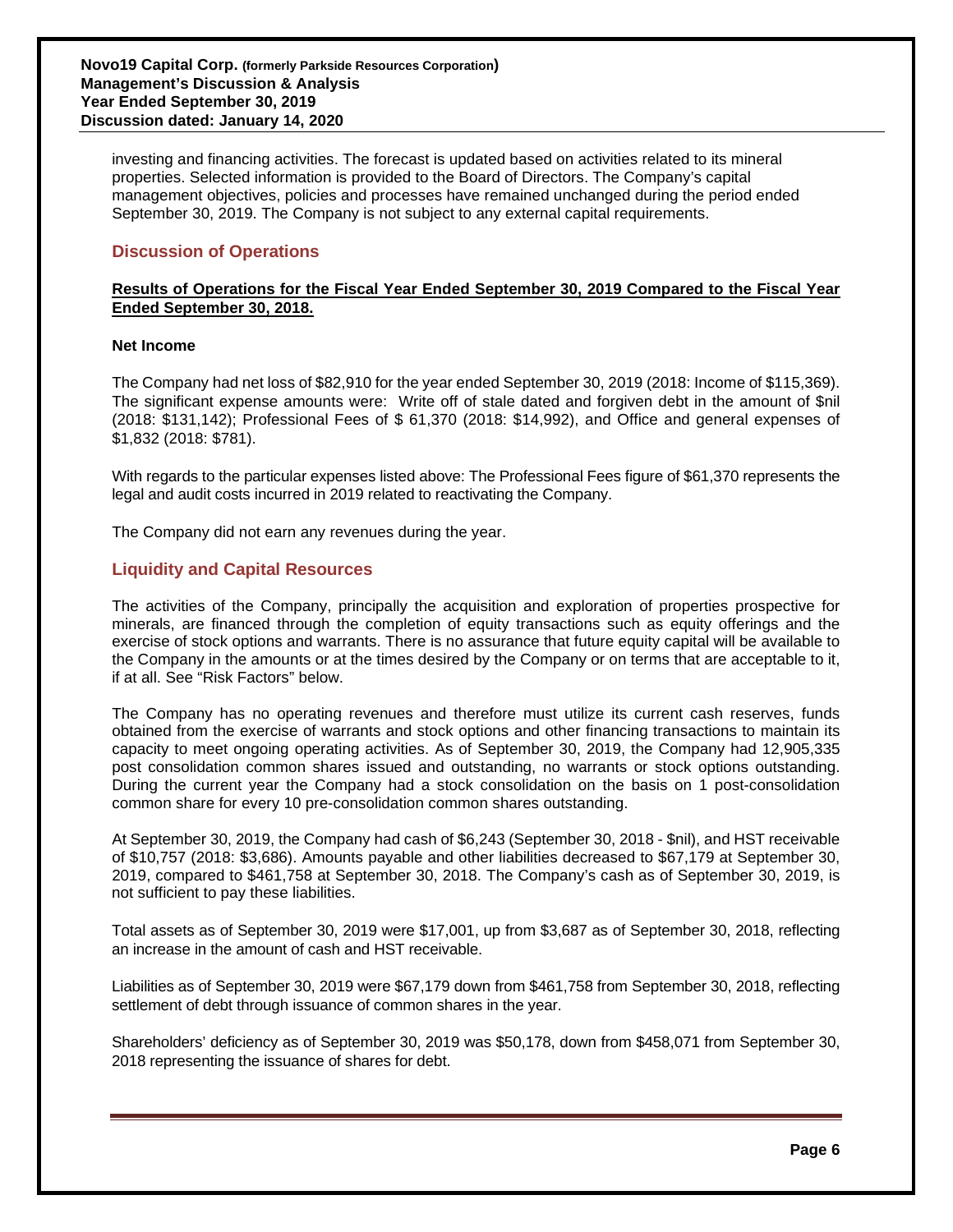Cash flow used in operating activities during the period ended September 30, 2019 was \$53,757 (2018- \$15.255) Cash flow used in investing activities was \$Nil (2018: -\$Nil). Cash flow from financing activities was \$60,000 (2018: \$15,255).

The Company's liquidity risk from financial instruments is minimal as excess cash is held in current bank accounts.

The Company has no source of revenue and does not have sufficient cash resources to meet its administrative overhead or maintain its mineral investments. In order to meet future expenditures and cover administrative and exploration costs beyond that point, the Company will need to raise additional financing. There can be no assurance that adequate funding will be available in the future, or under terms favourable to the Company. See "Risk Factors" below.

## **New accounting policy adopted**

IFRS 9, Financial Instruments ("IFRS 9"): IFRS 9 was issued by the IASB in October 2010 and will replace IAS 39, Financial Instruments: Recognition and Measurement ("IAS 39"). IFRS 9 uses a single approach to determine whether a financial asset is measured at amortized cost or fair value, replacing the multiple rules in IAS 39. The approach in IFRS 9 is based on how an entity manages its financial instruments in the context of its business model and the contractual cash flow characteristics of the financial assets. Most of the requirements in IAS 39 for classification and measurement of financial liabilities were carried forward unchanged to IFRS 9. The new standard also requires a single impairment method to be used, replacing the multiple impairment methods in IAS 39. IFRS 9 is effective for annual periods beginning on or after January 1, 2018. Earlier adoption is permitted. The Company has adopted IFRS 9 effective for this fiscal year ended September 30, 2019 and has determined that other than terminology changes there was no impact on the Company with the adoption of IFRS 9.

### **Recent accounting Pronouncements**

IFRS 16 - Leases (IFRS 16), Leases was issued by the IASB in January 2016 and is effective for accounting periods beginning on or after 1 January 2019. The new standard will replace IAS 17 'Leases' and will eliminate the classification of leases as either operating leases or finance leases and, instead, introduce a single lessee accounting model. The Standard provides a single lessee accounting model, specifying how leases are recognized, measured, presented and disclosed. The Company does not expect the adoption of this standard to have an impact financially or operationally as the Company currently has no leases.

## **Financial Instruments**

### Fair Value of Financial Instruments

The Company is required to disclose information about the fair value of its financial assets and liabilities. Fair value estimates are made at the financial position reporting dates, based on relevant market information and information about the financial instrument. These estimates are subjective in nature and involve uncertainties in significant matters of judgment and therefore cannot be determined with precision. Changes in assumptions could significantly affect these estimates.

The Company's financial instruments recognized in the audited statement of financial position consist of cash, short-term investment and current liabilities. The fair value of these financial instruments approximate their carrying value due to the short maturity or current market rate associated with these instruments.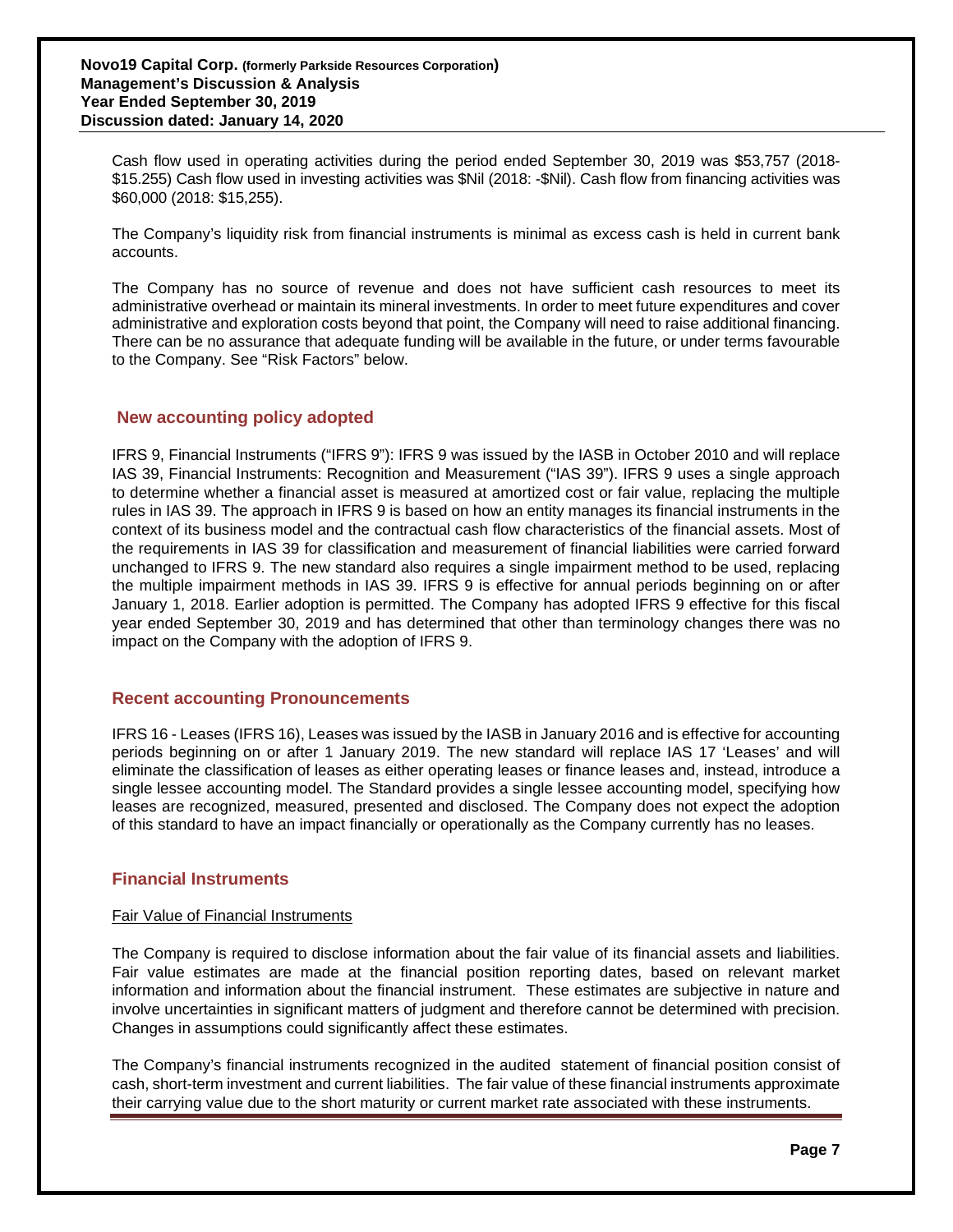#### Risk and Uncertainty

The Board of Directors has overall responsibility for the establishment and oversight of the Company's risk management framework. The Board has implemented and monitors compliance with risk management policies. The Company's risk management policies are established to identify and analyze the risks faced by the Company, to set appropriate risk limits and controls and to monitor risks and adherence to market conditions in relation to the Company's activities.

Unless otherwise noted, it is management's opinion that the Company is not exposed to significant interest, currency, or credit risks arising from the financial instruments.

The Company's financial instruments are exposed to certain financial risks, including currency, credit, liquidity risk and interest rate risk.

#### *Currency Risk*

The Company is exposed to currency risk on financial instruments denominated in United States ("US") currency. Management actively monitors movements in foreign currency to mitigate exposure to significant foreign currency losses.

#### *Credit Risk*

Credit risk is the risk of an unexpected loss if a customer or third party to a financial instrument fails to meet its contractual obligations. All of the Company's cash and short-term investment is held through a large Canadian financial institution with a high investment grade rating.

#### *Liquidity Risk*

Liquidity risk is the risk that the Company will not be able to meet its financial obligations as they become due. As at September 30, 2019, the Company's cash balance is \$6,243, which is not sufficient to meet current obligations. The Company continues to seek capital to fund working capital and its exploration and development projects. There is no assurance that additional funding will be available. Liquidity risk is therefore considered high.

#### *Interest Rate Risk*

The Company has no short-term investment balances and no interest-bearing debt at September 30, 2019. Cash and short-term investment are subject to floating interest rates. As such, the Company does not have significant interest rate risk.

### **Outlook**

The Company routinely evaluates various business development opportunities which could entail acquisitions and / or divestitures.

The Company continues to monitor its spending and will amend its plans and budgets based on exploration results and expectations of being able to obtain additional funds as and when required.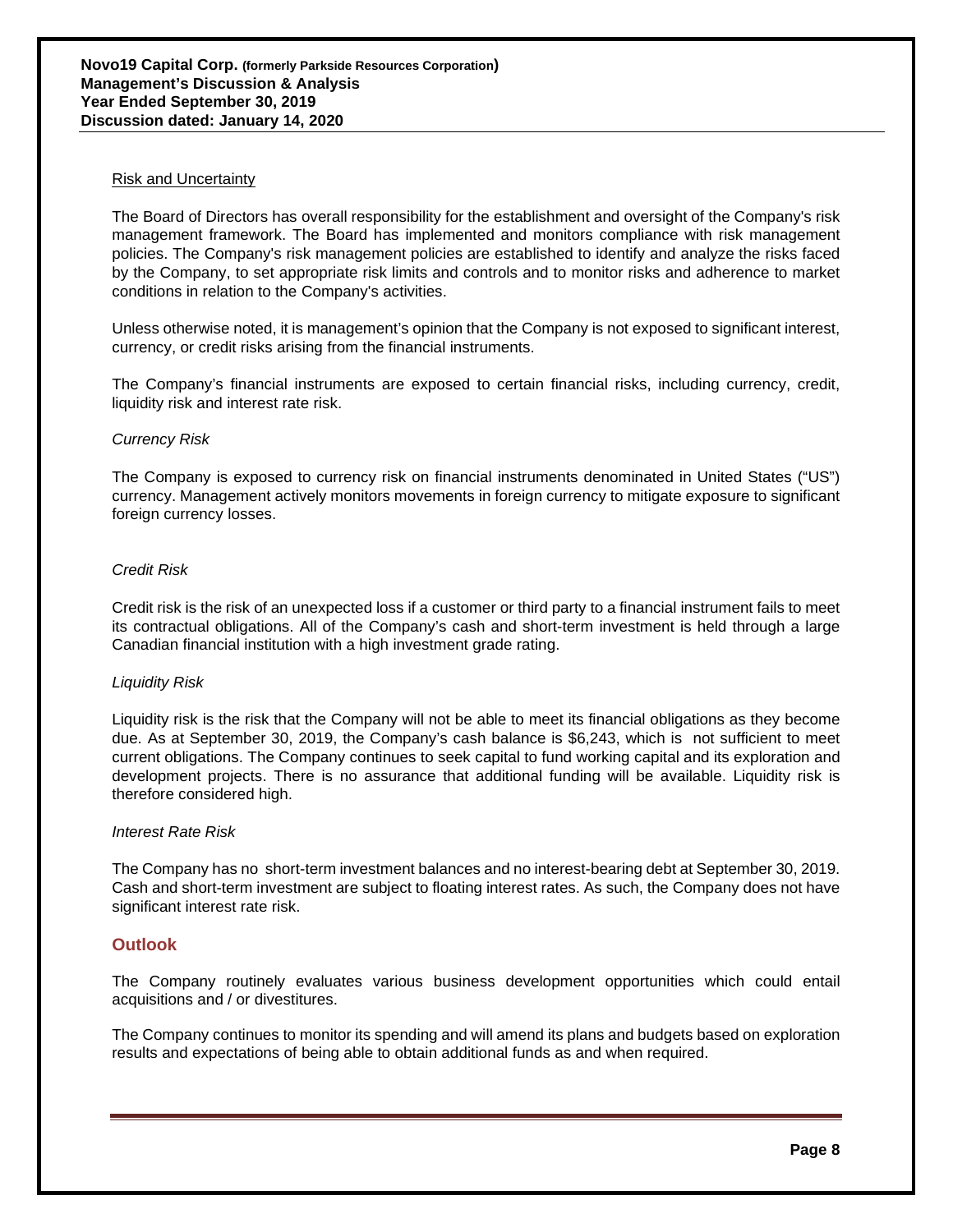## **Transactions with Related Parties**

The Company had the following related party transactions during the period:

(i) During the year ended September 30, 2019 management fees of \$nil (2018 - \$nil) were paid.

• During the year ended September 30, 2019, \$nil (2018 - \$nil) was paid to Richard Goldman, former President, former Chief Financial Officer and former director, for services rendered, pursuant to a management agreement. Share-based payments of \$nil (2018 - \$nil) were expensed during the year. Included in due to related parties is \$nil (2018 - \$nil) due to Directors and Officers of the Company.

(ii) To the knowledge of the directors and officers of the Company as of September 30, 2019 2,915,960 post-consolidation common shares or 22.59% of the outstanding shares of the Company are held by Matthew Goldman (a director of the Company) and 2,217,680 post-consolidation common shares or 17.18% of the outstanding shares are held by Stillbridge Ventures Inc., a company owned 100% by David Mitchell, Chief Executive Officer and director of the Company. Another 553,700 post-consolidation shares are owned by David Mitchell and related party for an additional 4.29% of the outstanding shares. The remaining 55.94% of the shares are widely held. These holdings can change at any time at the discretion of the owners.

The above transactions were in the normal course of operations and were measured at the exchange amount, which are the amounts agreed to by the related parties, and approved by the Board of Directors in strict adherence to conflict of interest laws and regulations.

## **Share Capital**

As of September 30, 2019 the Company had issued and outstanding:12,905,335 (2018 – 3,089,273) postconsolidation common shares, nil (2008 – 846,190) share purchase warrants, and nil (2018 – 300,000) stock options.

As of January 14, 2020, the date of this MD&A, the Company had issued and outstanding: 12,905,335 postconsolidation common shares, Nil share purchase warrants, and Nil stock options.

### **Warrants**

The following table reflects the continuity of warrants for the years ended September 30, 2019 and 2018:

|                             | <b>Number of</b><br>warrants | <b>Weighted average</b><br>exercise price (\$) |
|-----------------------------|------------------------------|------------------------------------------------|
| Balance, September 30, 2016 | 10,468,690                   | 0.19                                           |
| Expired                     | (8,697,500)                  | 0.20                                           |
| Balance, September 30, 2017 | 1,771,190                    | 0.09                                           |
| Expired                     | (925,000)                    | 0.06                                           |
| Balance, September 30, 2018 | 846,190                      | 0.09                                           |
| Expired                     | (846, 190)                   | 0.09                                           |
| Balance, September 30, 2019 |                              |                                                |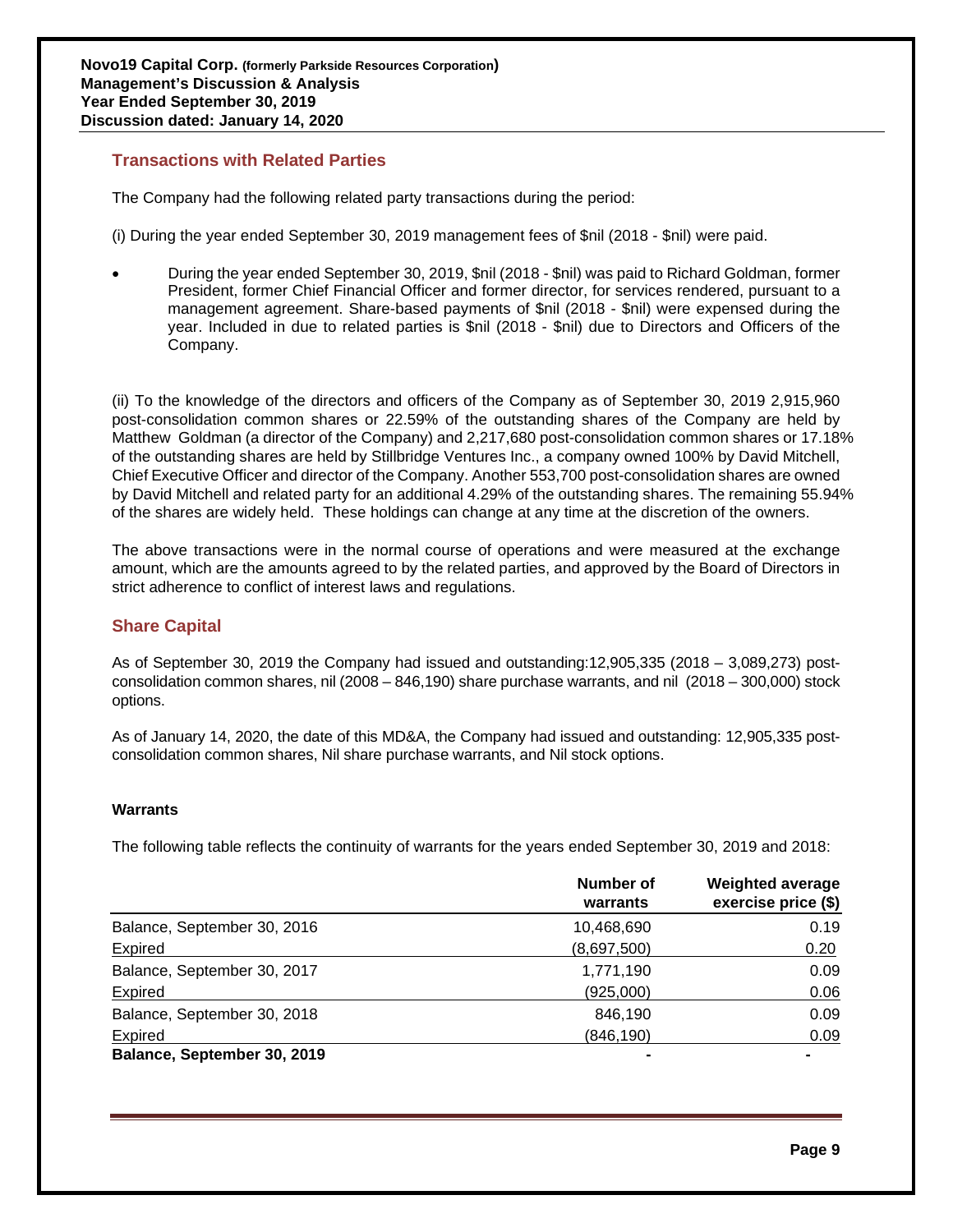The following table reflects the actual warrants issued and outstanding as of September 30, 2018:

|                    |                 | INUIIINGI UI |
|--------------------|-----------------|--------------|
|                    | <b>Exercise</b> | warrants     |
| <b>Expiry date</b> | price $($)$     | outstanding  |
| December 31, 2018  | 0.11            | 646.190      |
| March 4, 2019      | 0.11            | 200,000      |

846,190

**Number of**

Warrants outstanding for the Company as at the date of this MD&A were as follows:

|                    |                 | <b>Number of</b> |
|--------------------|-----------------|------------------|
|                    | <b>Exercise</b> | warrants         |
| <b>Expiry date</b> | price $(§)$     | outstanding      |
| N/A                | N/A             | None             |

### **Options**

**\_\_**

As of September 30, 2019, the Company had an aggregate of Nil (2018 – 300,000) stock options issued. The exercise price for the options is \$0.05.

The following table reflects the actual stock options issued and outstanding as of September 30, 2018:

|                    |                               | <b>Weighted average</b>                  | Number of                           |                                    |                                  |  |
|--------------------|-------------------------------|------------------------------------------|-------------------------------------|------------------------------------|----------------------------------|--|
| <b>Expiry date</b> | <b>Exercise</b><br>$price($)$ | remaining<br>contractual<br>life (years) | Number of<br>options<br>outstanding | options<br>vested<br>(exercisable) | Number of<br>options<br>unvested |  |
| April 7, 2019      | 0.05                          | 0.52                                     | 300,000                             | 300,000                            | ۰                                |  |
|                    |                               |                                          | 300,000                             | 300,000                            | ۰                                |  |

The weighted average fair value of all the options granted during the year ended September 30, 2019 is \$Nil (2018 - \$Nil).

## **Risk Factors**

An investment in the securities of the Company is highly speculative and involves numerous and significant risks. Only investors whose financial resources are sufficient to enable them to assume such risks and who have no need for immediate liquidity in their investment should undertake such investment. Prospective investors should carefully consider the risk factors that have affected, and which in the future are reasonably expected to affect, the Company and its financial position. Please refer to the section entitled "Risk Factors" in the Company's MD&A for the fiscal year ended September 30, 2019, available on SEDAR at **[www.sedar.com](http://www.sedar.com/)**. There have been no significant changes to such risk factors since the date thereof.